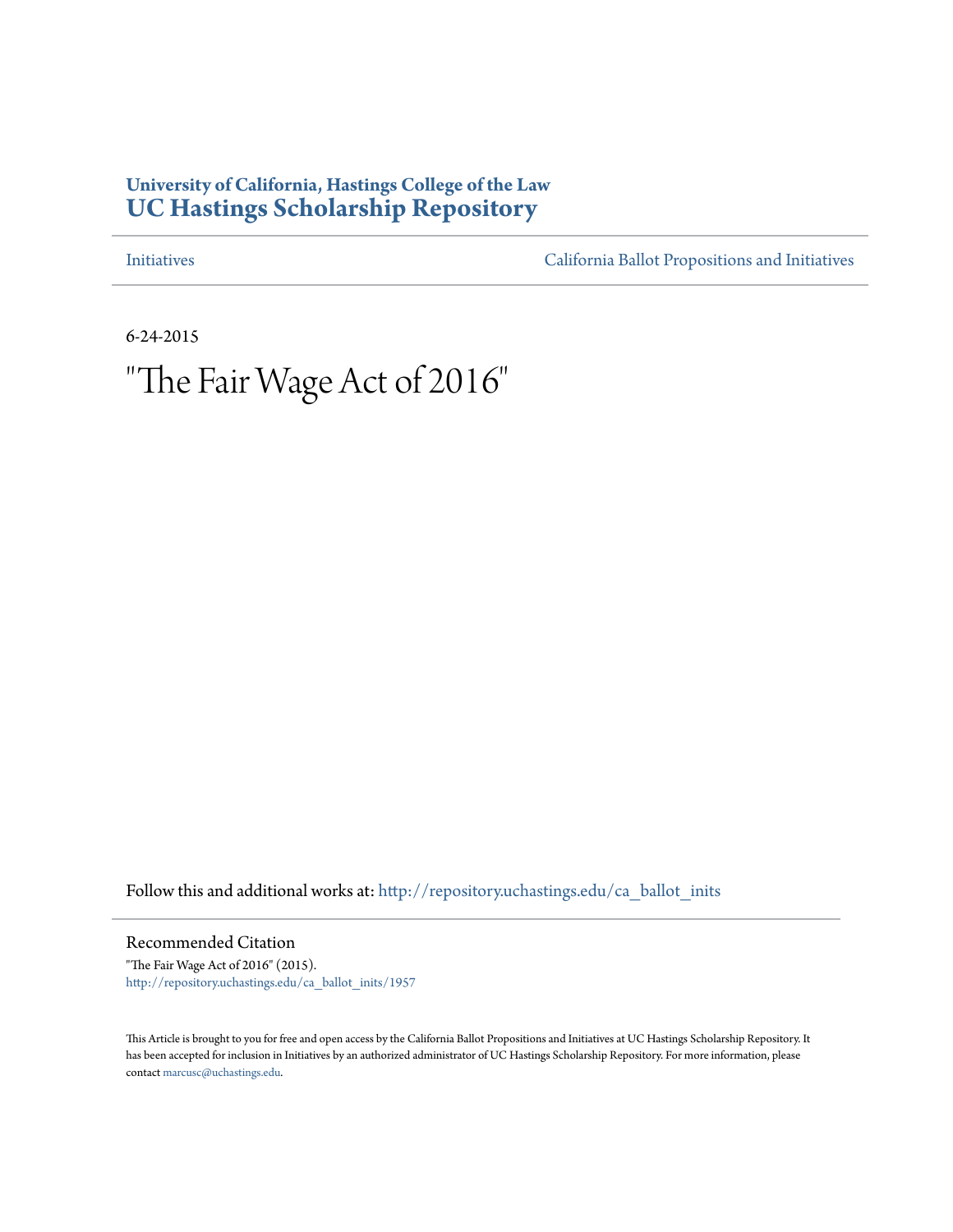**1 5 - 0 0 2 6** 

To: The Office of the Attorney General AITN: Ashley Johannson, Initiative Coordinator 1300 I Street, 17<sup>th</sup> Floor Sacramento, CA 95814 (916) 445-4752 I www.oag.ca.gov



**APR 2 7 2015** 

INITIATIVE COORDINATOP ATTORNEY GENERAL'S OF.:

**RE: Request for Circulating Title and Summary; Signed Certifications; The Fair Wage Act of 2016** 

Dear Ms. Johansson:

Pursuant to Article II, Section 10(d) of the California Constitution, this letter respectfully requests that the Attorney General prepare a circulating title and summary of the enclosed proposed statewide initiative: "The Fair Wage Act of 2016." Also enclosed are the required signed statements pursuant to ·California Elections Code sections 9001 and 9608, and a check in the amount of \$200. Our addresses as registered voters are included in this letter.

Please direct all inquiries and correspondence regarding this proposed initiative to:

Steven Trossman 1616 N. Easterly Terrace Los Angeles, CA 90026 {213) 300-1882 strossman@seiu-uhw.org

Sincerely,

Steve Trośsman, Proponent 1616 N. Easterly Terrace Los Angeles, CA 90026

Arianna Jimenez, honàn

3622 Revere Ave. Los Angeles, CA 9

Enclosures: Initiative language; Certifications, money order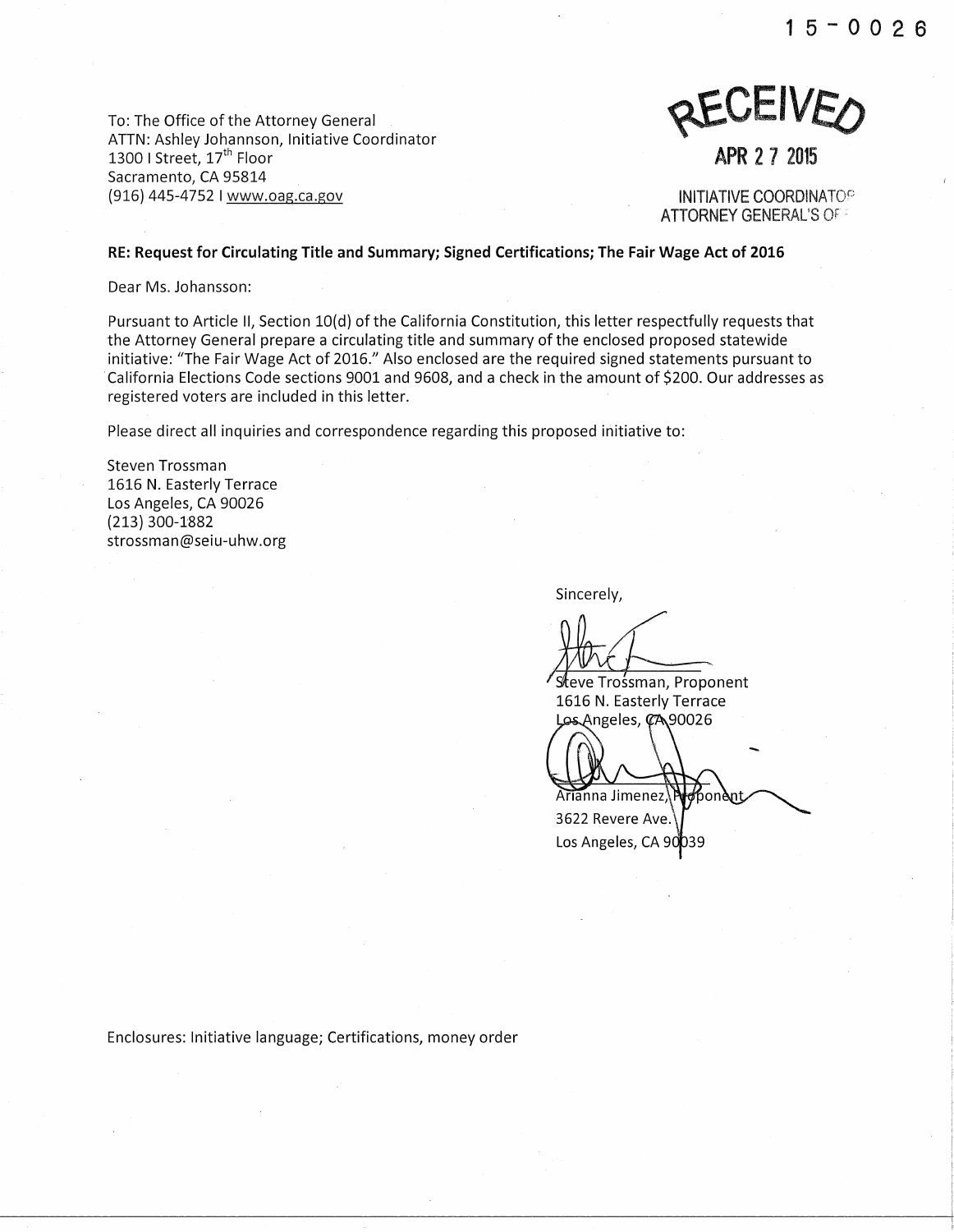### Findings and Purpose – The Fair Wage Act of 2016

#### SEC.2. Findings and Purpose.

The People of California find and declare that:

- (a) The purpose of The Fair Wage Act of 2016 ("the Act") is to ensure that workers receive wages that will financially support them and their families.
- (b) To achieve this purpose, The Fair Wage Act of 2016 will increase the minimum wage by \$1 per hour each January 1 until it reaches \$15 per hour in 2021, and in each year thereafter the minimum wage will be adjusted to keep pace with the cost of living in California.
- (c) Many working Californians, including parents and seniors, have full-time jobs yet struggle to make ends meet. The minimum wage has not kept pace with the cost of living and is worth less today than it was 50 years ago. This loss of purchasing power means millions of Californians are unable to afford an adequate standard of living, which harms families and the State's economy and budget.
- (d) Almost one-quarter of California residents live in poverty.2 More than half of California minimum wage earners are over 30 years old and thirty percent have children.<sup>3</sup> Californians cannot support a family on the current minimum wage of \$10 per hour, or \$20,800 per year, for people working full time.
- (e) Despite being employed full-time, Californians who are paid the current minimum wage often must rely on the State's social safety net to meet their basic needs.
- (f) The purchasing power of the minimum wage will continue to erode if it is not adjusted yearly to reflect increases in the cost of living.
- (g) Raising the minimum wage will increase the earnings of many Medi-Cal recipients, making them eligible for federal subsidies on California's health benefit exchange, saving the State millions of dollars a year in Medi-Cal costs.4
- (h) Raising the minimum wage will boost economic activity and increase sales and income taxes. 5
- (i) Californians working in a wide variety of jobs and industries are paid the minimum wage, and it is the goal of this Act to protect all such workers, regardless of whether they are employed by single, multiple, or joint employers. To this end, the People confirm *Guerrero v. Superior Court* (2013) 213 Cal. App. 4th 912, which recognized that the state minimum wage law protects low-wage workers with multiple or joint employers, including, for example, persons employed under the In-Home Supportive Services Act (Welf. & Inst. Code § 12300 et seq.).
- The Act also will ensure that the California Department of Industrial Relations  $(i)$ publicizes changes to the minimum wage, as it has when the minimum wage has been increased in the past.

<sup>&</sup>lt;sup>1</sup> http://www.irle.berkeley.edu/cwed/briefs/2014-02.pdf<br>
<sup>2</sup> http://www.census.gov/content/dam/Census/library/publications/2014/demo/p60-251.pdf<br>
<sup>3</sup> http://www.irle.berkeley.edu/cwed/briefs/2014-02.pdf

<sup>4</sup> http://www .ir le. berkeley .edu/ cwed/briefs/20 14-02. pdf

<sup>&</sup>lt;sup>5</sup>http://www.irle.berkeley.edu/cwed/briefs/2014-02.pdf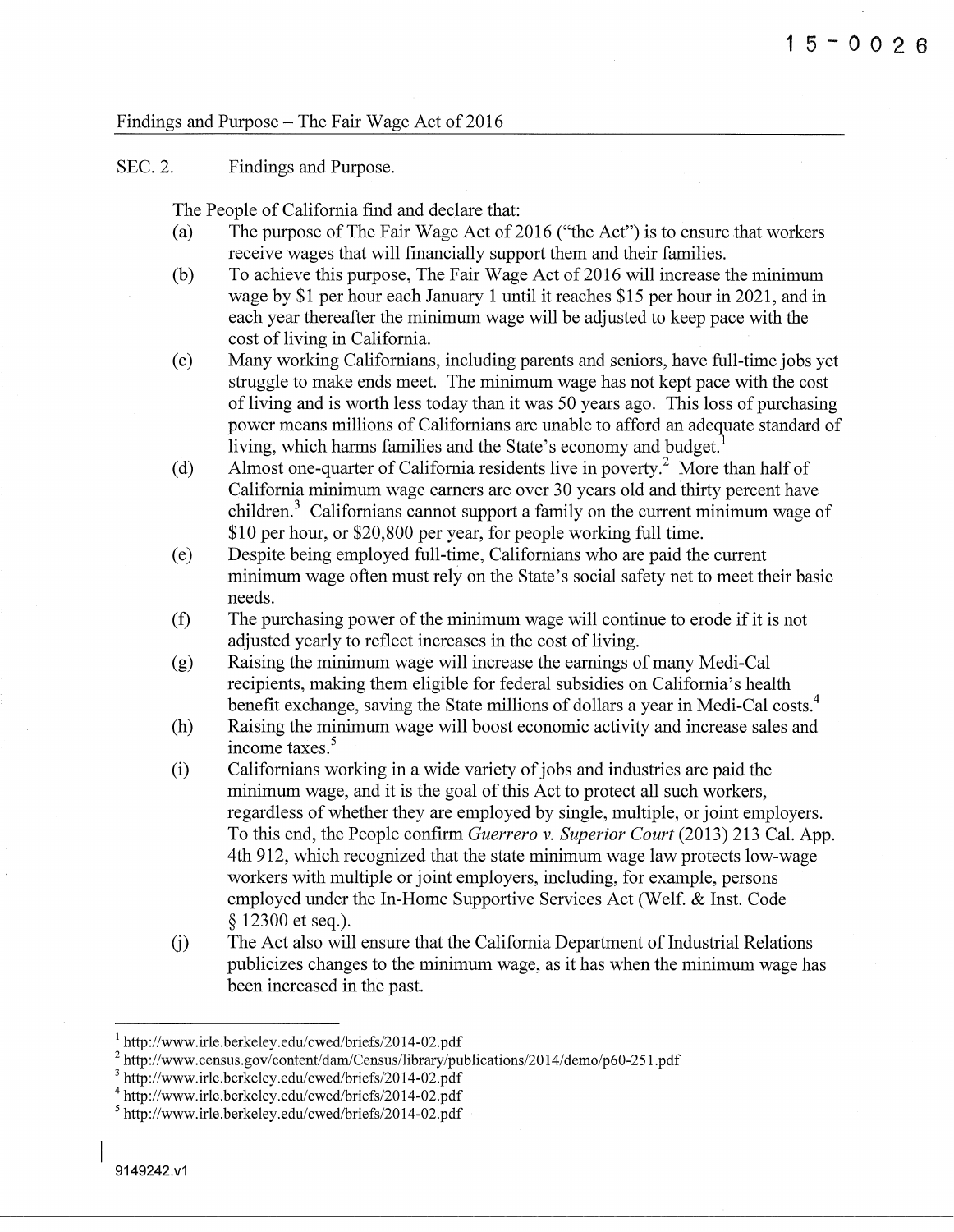- (k) The People intend that the Legislature or the Industrial Welfare Commission may narrow or eliminate current exemptions from state minimum wage requirements, but may not expand current exemptions or create new exemptions from state minimum wage requirements.
- SEC<sub>3</sub>. Section 1182.12 of the Labor Code is amended, to read:

### § **1182.12. Minimum wage**

- *(a)* · Notwithstanding any other provision of this part, on and after *January 1, 2017, the minimum wage for all industries shall be not less than eleven dollars (\$11) per hour, and shall be raised by one dollar (\$1) per hour each subsequent January 1 until it reaches fifteen dollars (\$15) per hour in 2021, and thereafter shall be adjusted each January 1 to keep pace with the increasing cost of living, as described in subdivision (b).*
- *(b) (1) On and after January 1, 2022, the minimum wage for all industries shall be not less than an amount that is the result of an automatic adjustment on January 1 of each year, so the minimum wage keeps pace with the cost of living, as provided in paragraph (2).*

*(2) On or before October 15, 2021, and on or before each following October 15, the California Department of Industrial Relations shall calculate an adjusted minimum wage to maintain employee purchasing power by increasing the current year's minimum wage by the rate of inflation. The adjusted minimum wage shall be calculated to the nearest cent using the California Consumer Price Index for Urban Wage Earners and Clerical Workers, or a successor index, for the twelve months prior to each September 1 as calculated by the California Department of Industrial Relations. Each adjusted minimum wage increase calculated under this paragraph (2) takes effect on the following January 1.* 

- *(c) This section shall not be construed to preclude an increase of the minimum wage for any or all industries by the Industrial Welfare Commission to an amount greater than the rate required pursuant to subdivision (a) or (b). Nor shall this section be construed to permit a decrease in the minimum wage* if, *as calculated pursuant to subdivision (b), the rate of inflation is negative.*
- *(d) No later than October 15 of each year, commencing October 15, 2017, the California Department of Industrial Relations shall publicize the minimum wage for all industries that will take effect the following January 1.*

#### SEC.4. Amendment.

Pursuant to subdivision (c) of Section 10 of Article II of the California Constitution, this Act may be amended either by a subsequent measure submitted to a vote of the people at a statewide election or by statute validly passed by the Legislature and signed by the Governor, but only to further the purposes of the Act and not to reduce the minimum wage required by this Act.

SEC 5. Severability.